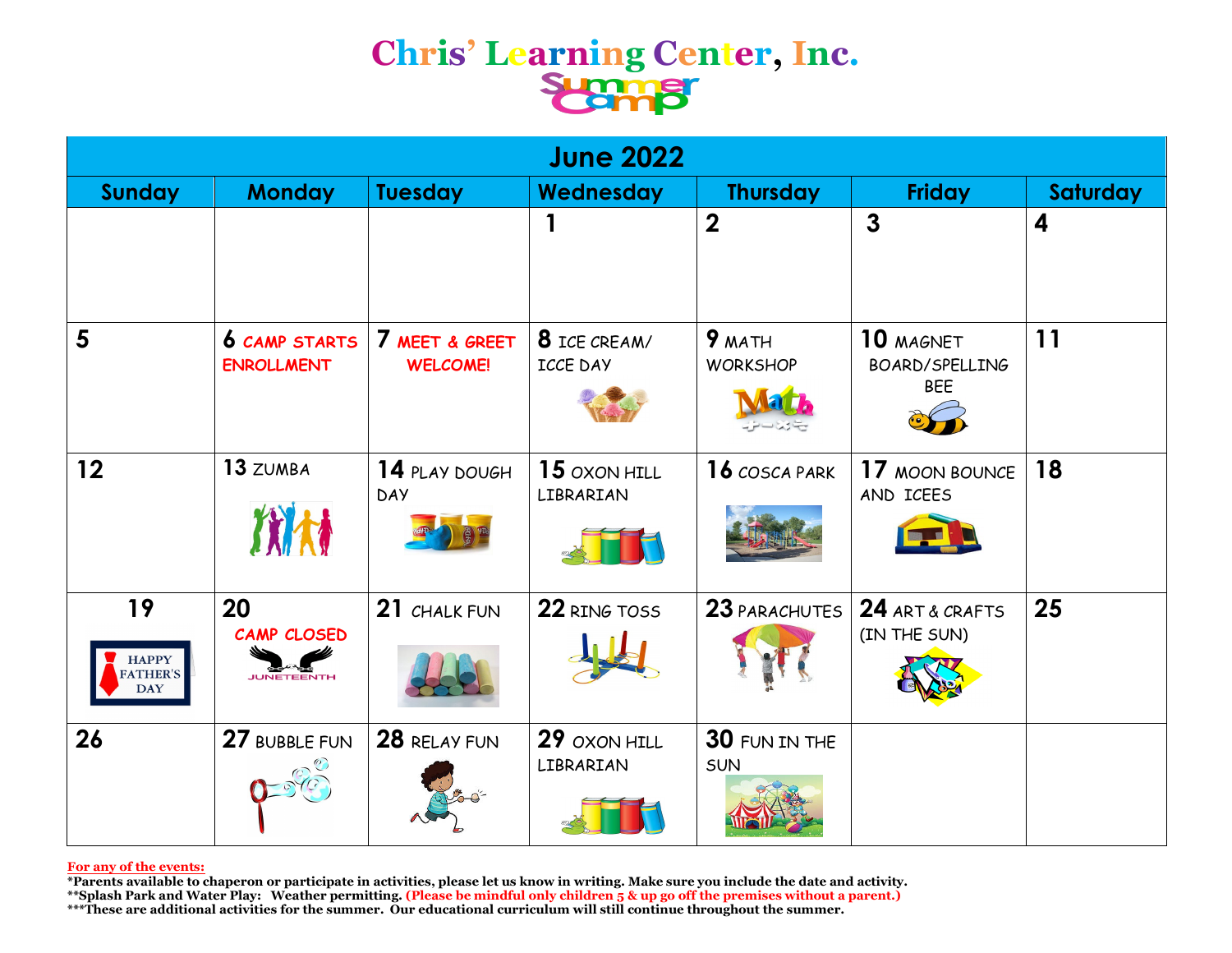# **Chris' Learning Center, Inc.**

| <b>July 2022</b> |                                      |                                  |                                    |                                           |                             |             |  |
|------------------|--------------------------------------|----------------------------------|------------------------------------|-------------------------------------------|-----------------------------|-------------|--|
| <b>Sunday</b>    | <b>Monday</b>                        | <b>Tuesday</b>                   | Wednesday                          | <b>Thursday</b>                           | <b>Friday</b>               | Saturday    |  |
|                  |                                      |                                  |                                    |                                           | 1 PLAY DOUGH DAY            | $\mathbf 2$ |  |
| $\overline{3}$   | 4 CAMP CLOSED<br>Happy 4th of July!! | 5 FUN IN THE<br><b>SUN</b>       | <b>6</b> PICTURE DAY               | 7 COSCA PARK                              | 8 WATER PLAY                | 9           |  |
| 10               | 11 PARACHUTES                        | 12 SLIME DAY                     | 13 ALLENTOWN<br><b>SPLASH PARK</b> | 14 MAGNET<br>BOARD/SPELLING<br><b>BEE</b> | 15 MOON BOUNCE<br>AND ICEES | 16          |  |
| 17               | 18 ARTS & CRAFTS<br>(IN THE SUN)     | 19 CAMP CLOSED                   | 20 OXON HILL<br>LIBRARIAN          | 21 FUNTASTIC<br><b>FITNESS</b>            | 22 MIX MATCH<br><b>DAY</b>  | 23          |  |
| 24<br>31         | 25 ICE CREAM/<br><b>ICEE DAY</b>     | 26 ARTS & CRAFTS<br>(IN THE SUN) | 27 BUBBLE FUN                      | $28$ MATH<br><b>WORKSHOP</b>              | 29 CHALK FUN                | 30          |  |
|                  |                                      |                                  |                                    |                                           |                             |             |  |

### **For any of the events**

**\*Parents available to chaperon or participate in activities, please let us know in writing. Make sure you include the date and activity.**

**\*\*Splash Park and Water Play: Weather permitting. (Please be mindful only children 5 & up go off the premises without a parent.)**

**\*\*\*These are additional activities for the summer. Our educational curriculum will still continue throughout the summer.**